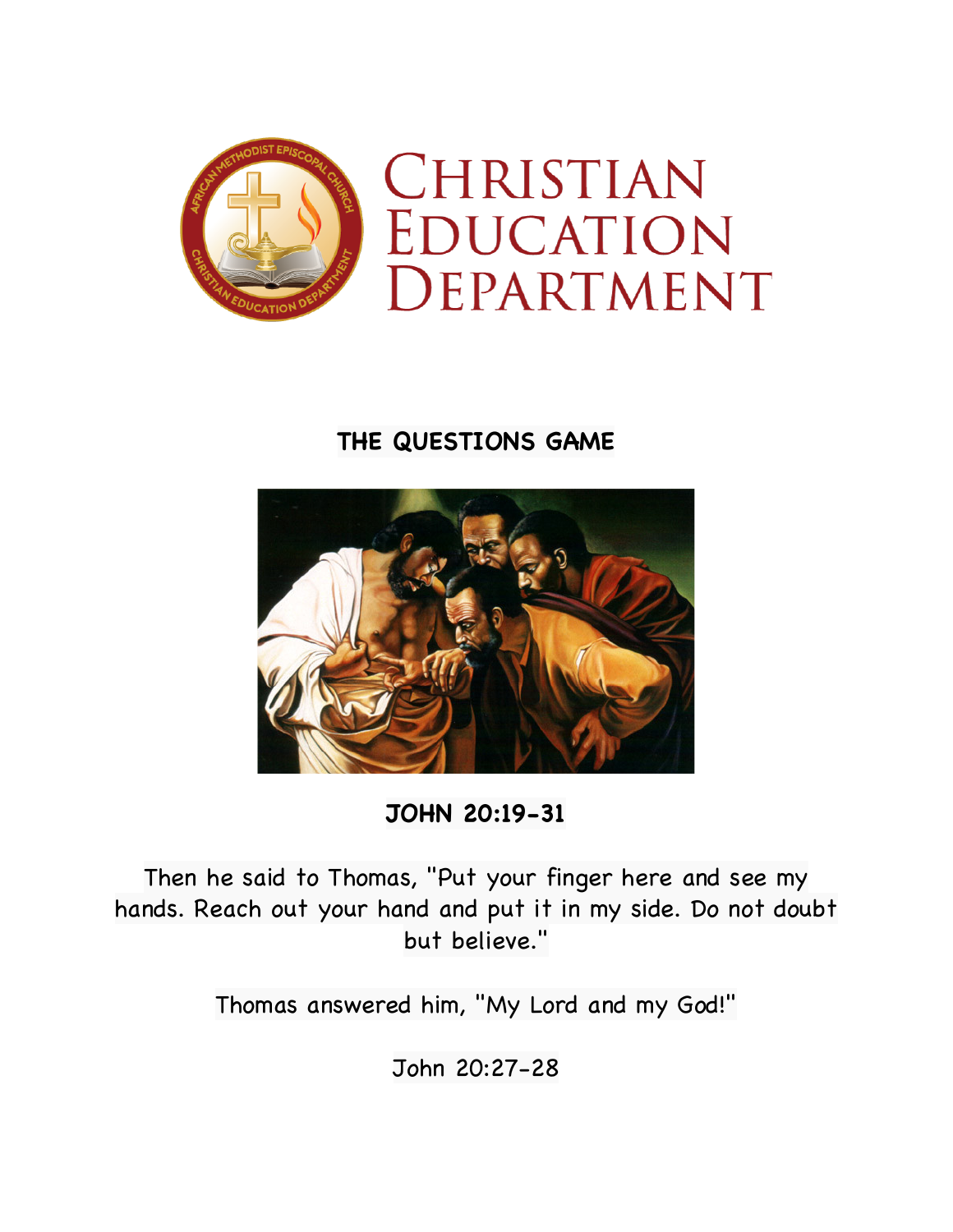This is a group game--everyone plays together. You will have a collection of objects as your props. With each prop, you will ask the whole group to guess what color it is, what it is like, what it is, etc. They will vote on a correct answer. After voting, one participant will experience the object in some additional way – seeing it, feeling it, shaking the box, etc. – and give a more educated guess. Another vote will be taken before the object is revealed to the group.

The purpose of the game is to demonstrate that, like Thomas, we all need information and experience in order to draw accurate conclusions. Sometimes we can't experience something for ourselves but, unlike Thomas, we can still believe it to be true because of other information we are given, our past experience, our trust in the source of information, and things we already know or believe to be true.

The game goes as follows:

• Hold the picture of a flower so the group can't see it. Tell the group you are holding a picture of a flower.

Ask the following:

- $\circ$  What color is it? Let the group vote if they agree with the color or colors that are said. (They can vote by agreeing with thumbs up or disagreeing with thumbs down. If they don't know they can turn their thumb sideways. If you have them do this right in front of their bodies with all facing you then they won't be waiting to see how their friend votes before they do.)
- $\circ$  Have one participant come up and look at the flower. Tell them not to let anyone see it. Ask the participant, "What color is it?"
- $\circ$  Next, have the other participants vote as to whether or not they believe the first participant. Then show the picture to the group.
- Next do the same with the picture of another flower.
- With the next 2 objects, place them one at a time in the box without letting the group see what they are. Have them guess what the object is without any clue. After 3 or 4 guesses, have them ask you questions to narrow it down (like the game Twenty Questions.) After a few questions have a participant come and let them feel the object and tell if it is smooth or rough, hard or soft, firm or squishy, etc. The group can guess, then vote to agree or disagree after each guess. You can then let the participant see the object. He or she can then tell the group what it is (or make up something to fool the group) and the group can vote to agree or disagree.

After you have played this 5 to 10 minutes ask the following: